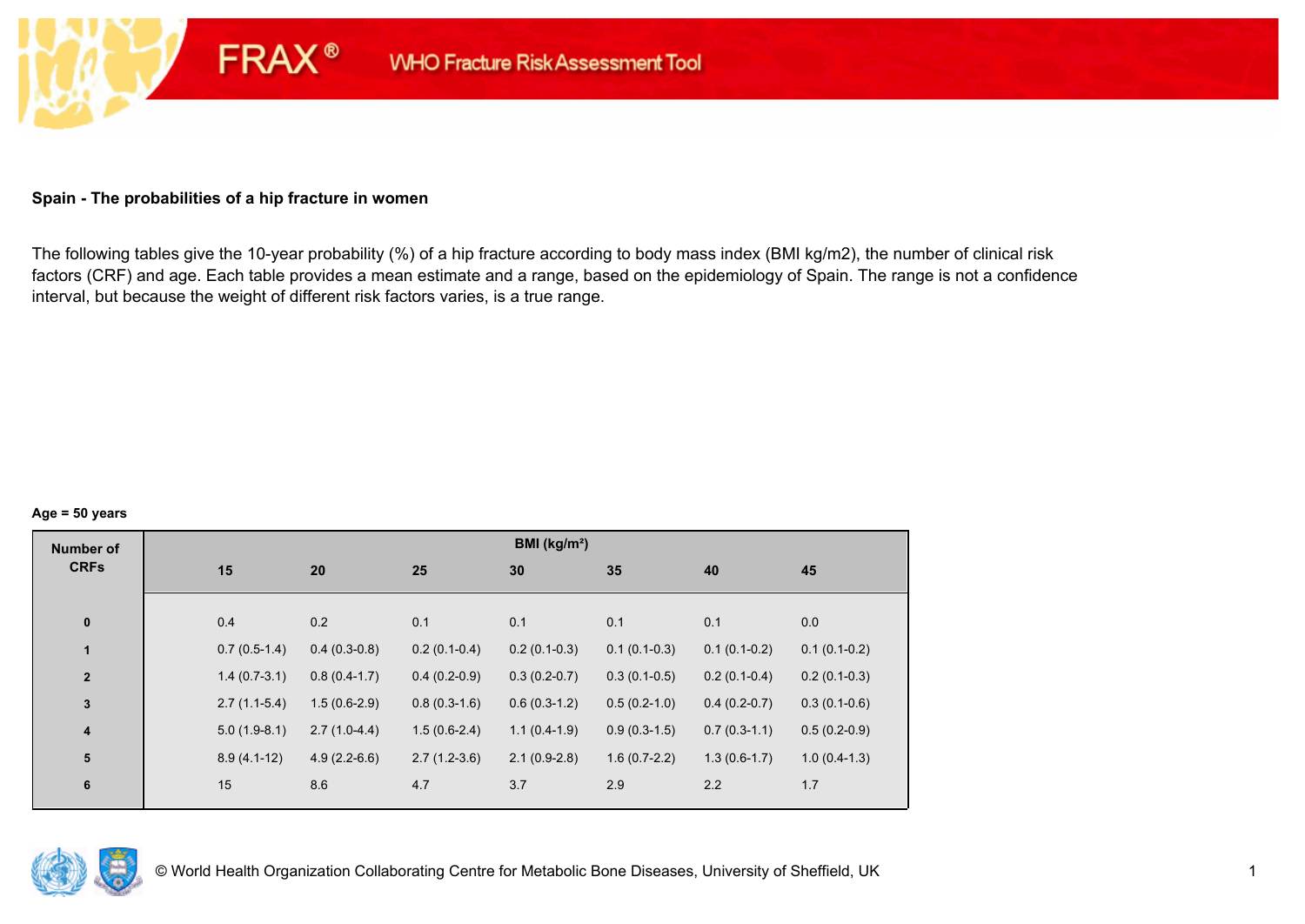**FRAX®** 

# **Age = 55 years**

| <b>Number of</b> |                |                  |                | BMI (kg/m <sup>2</sup> ) |                |                |                |
|------------------|----------------|------------------|----------------|--------------------------|----------------|----------------|----------------|
| <b>CRFs</b>      | 15             | 20               | 25             | 30                       | 35             | 40             | 45             |
|                  |                |                  |                |                          |                |                |                |
| $\pmb{0}$        | 0.7            | 0.4              | 0.2            | 0.2                      | 0.1            | 0.1            | 0.1            |
| 1                | $1.4(1.0-2.5)$ | $0.8(0.5-1.4)$   | $0.4(0.3-0.7)$ | $0.3(0.2-0.6)$           | $0.3(0.2-0.4)$ | $0.2(0.1-0.3)$ | $0.2(0.1-0.3)$ |
| $\mathbf{2}$     | $2.7(1.5-5.3)$ | $1.5(0.8-2.9)$   | $0.8(0.4-1.6)$ | $0.6(0.3-1.2)$           | $0.5(0.3-1.0)$ | $0.4(0.2-0.7)$ | $0.3(0.2-0.6)$ |
| $\mathbf 3$      | $4.9(2.2-9.2)$ | $2.7(1.2-5.1)$   | $1.5(0.7-2.8)$ | $1.1(0.5-2.2)$           | $0.9(0.4-1.7)$ | $0.7(0.3-1.3)$ | $0.5(0.2-1.0)$ |
| $\boldsymbol{4}$ | $8.7(3.9-14)$  | $4.8(2.1 - 7.6)$ | $2.6(1.2-4.2)$ | $2.1(0.9-3.3)$           | $1.6(0.7-2.5)$ | $1.2(0.5-2.0)$ | $1.0(0.4-1.5)$ |
| 5                | $15(8.1-20)$   | $8.5(4.5-11)$    | $4.7(2.5-6.2)$ | $3.7(1.9-4.9)$           | $2.8(1.5-3.8)$ | $2.2(1.2-3.0)$ | $1.7(0.9-2.3)$ |
| 6                | 25             | 15               | 8.1            | 6.4                      | 5.0            | 3.9            | 3.0            |

#### **Age = 60 years**

| <b>Number of</b>        |                |                |                | BMI (kg/m <sup>2</sup> ) |                |                |                |
|-------------------------|----------------|----------------|----------------|--------------------------|----------------|----------------|----------------|
| <b>CRFs</b>             | 15             | 20             | 25             | 30                       | 35             | 40             | 45             |
| $\mathbf 0$             | 1.2            | 0.7            | 0.4            | 0.3                      | 0.2            | 0.2            | 0.1            |
| 1                       | $2.2(1.6-3.5)$ | $1.2(0.9-1.9)$ | $0.7(0.5-1.0)$ | $0.5(0.4-0.8)$           | $0.4(0.3-0.6)$ | $0.3(0.2-0.5)$ | $0.2(0.2-0.4)$ |
| $\overline{\mathbf{2}}$ | $4.0(2.4-7.2)$ | $2.2(1.3-4.0)$ | $1.2(0.7-2.2)$ | $0.9(0.5-1.7)$           | $0.7(0.4-1.3)$ | $0.6(0.3-1.0)$ | $0.4(0.3-0.8)$ |
| $\mathbf{3}$            | $7.1(3.6-12)$  | $3.9(2.0-7.0)$ | $2.2(1.1-3.9)$ | $1.7(0.8-3.0)$           | $1.3(0.6-2.3)$ | $1.0(0.5-1.8)$ | $0.8(0.4-1.4)$ |
| $\overline{\mathbf{4}}$ | $12(6.2-18)$   | $6.9(3.4-10)$  | $3.8(1.9-5.8)$ | $3.0(1.5-4.6)$           | $2.3(1.1-3.5)$ | $1.8(0.9-2.8)$ | $1.4(0.7-2.2)$ |
| 5                       | $20(13-26)$    | $12(7.2-15)$   | $6.6(4.0-8.6)$ | $5.1(3.1-6.8)$           | $4.0(2.4-5.3)$ | $3.1(1.9-4.1)$ | $2.4(1.5-3.2)$ |
| 6                       | 32             | 20             | 11             | 8.8                      | 6.9            | 5.4            | 4.2            |

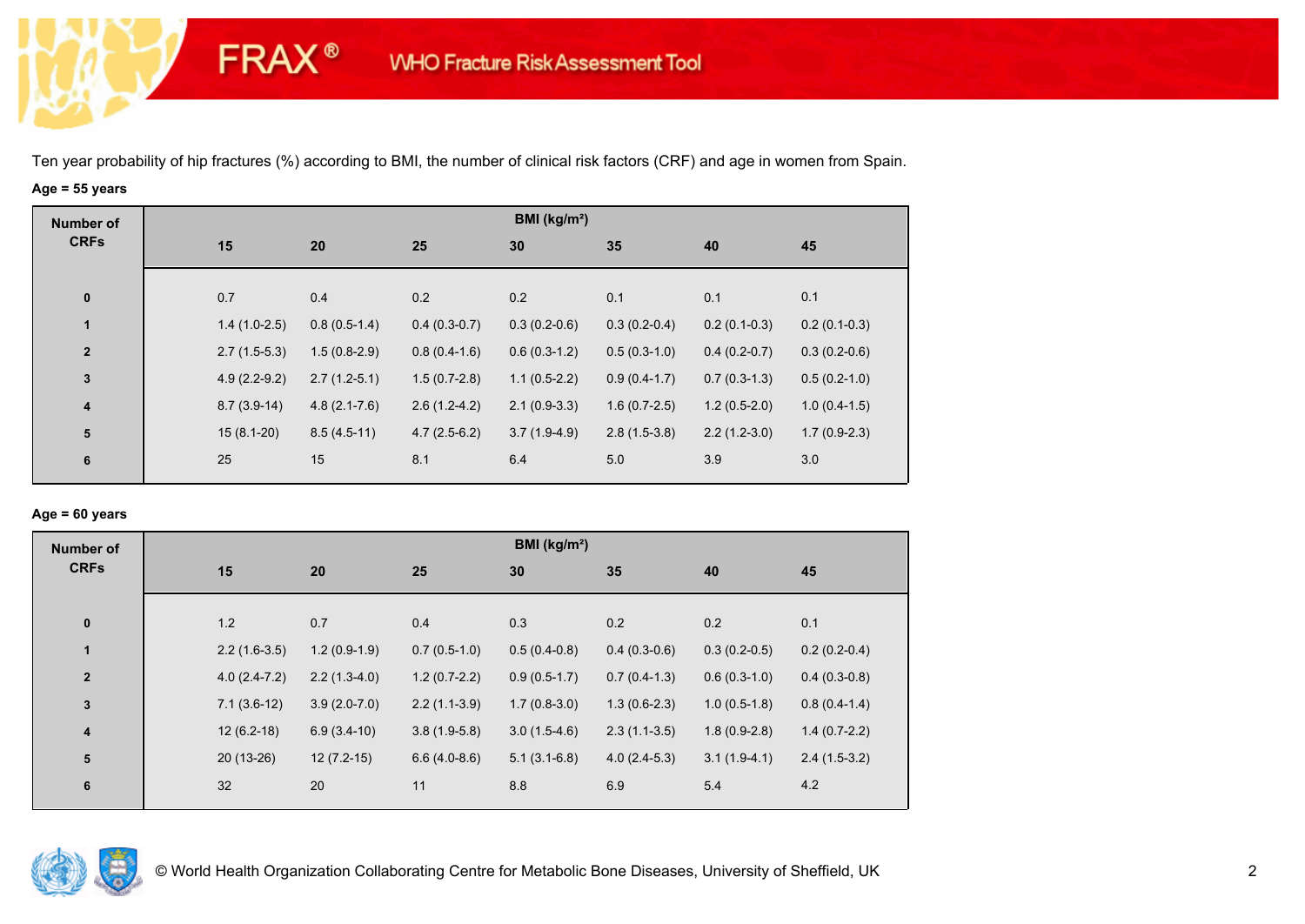**FRAX®** 

# **Age = 65 years**

| <b>Number of</b> |                |                |                | BMI ( $kg/m2$ ) |                |                |                |
|------------------|----------------|----------------|----------------|-----------------|----------------|----------------|----------------|
| <b>CRFs</b>      | 15             | 20             | 25             | 30              | 35             | 40             | 45             |
|                  |                |                |                |                 |                |                |                |
| $\bf{0}$         | 2.4            | 1.3            | 0.7            | 0.6             | 0.4            | 0.3            | 0.3            |
| 1                | $4.2(3.2-5.9)$ | $2.4(1.8-3.3)$ | $1.3(1.0-1.8)$ | $1.0(0.8-1.4)$  | $0.8(0.6-1.1)$ | $0.6(0.5-0.9)$ | $0.5(0.4-0.7)$ |
| $\overline{2}$   | $7.3(4.6-12)$  | $4.1(2.6-6.8)$ | $2.3(1.4-3.8)$ | $1.8(1.1-3.0)$  | $1.4(0.9-2.3)$ | $1.1(0.7-1.8)$ | $0.8(0.5-1.4)$ |
| $\mathbf{3}$     | $12(7.0-20)$   | $7.1(4.0-12)$  | $4.0(2.2-6.7)$ | $3.1(1.7-5.2)$  | $2.4(1.3-4.1)$ | $1.9(1.0-3.2)$ | $1.5(0.8-2.5)$ |
| $\boldsymbol{4}$ | 20 (12-29)     | $12(6.9-17)$   | $6.8(3.8-10)$  | $5.3(3.0-7.9)$  | $4.1(2.3-6.1)$ | $3.2(1.8-4.8)$ | $2.5(1.4-3.7)$ |
| ${\bf 5}$        | $31(23-38)$    | 19 (14-24)     | $11(7.9-15)$   | $8.9(6.2-11)$   | $7.0(4.8-9.0)$ | $5.5(3.8-7.0)$ | $4.3(2.9-5.5)$ |
| 6                | 46             | 31             | 19             | 15              | 12             | 9.1            | 7.1            |
|                  |                |                |                |                 |                |                |                |

## **Age = 70 years**

| <b>Number of</b>        |               |                |                | BMI (kg/m <sup>2</sup> ) |                |                |                |
|-------------------------|---------------|----------------|----------------|--------------------------|----------------|----------------|----------------|
| <b>CRFs</b>             | 15            | 20             | 25             | 30                       | 35             | 40             | 45             |
|                         |               |                |                |                          |                |                |                |
| $\pmb{0}$               | 4.9           | 2.8            | 1.6            | 1.2                      | 0.9            | 0.7            | 0.6            |
| $\mathbf{1}$            | $8.8(7.0-10)$ | $5.1(4.1-5.9)$ | $2.9(2.3-3.3)$ | $2.2(1.8-2.6)$           | $1.7(1.4-2.0)$ | $1.3(1.1-1.6)$ | $1.0(0.8-1.2)$ |
| $\overline{\mathbf{2}}$ | $15(10-20)$   | $9.2(6.2-12)$  | $5.3(3.5-7.0)$ | $4.1(2.7-5.4)$           | $3.2(2.1-4.2)$ | $2.5(1.6-3.3)$ | $1.9(1.3-2.6)$ |
| $\mathbf 3$             | 26 (18-36)    | 16 (11-23)     | $9.4(6.1-14)$  | $7.4(4.8-11)$            | $5.8(3.7-8.6)$ | $4.5(2.9-6.7)$ | $3.5(2.2-5.3)$ |
| $\overline{\mathbf{4}}$ | 40 (31-53)    | 27 (20-37)     | $17(12-23)$    | $13(9.6-19)$             | $10(7.5-15)$   | $8.0(5.8-12)$  | $6.3(4.5-9.1)$ |
| 5                       | 58 (52-66)    | 43 (38-50)     | 28 (24-33)     | 22 (19-27)               | 18 (15-22)     | $14(12-17)$    | $11(9.4-14)$   |
| 6                       | 74            | 61             | 44             | 36                       | 30             | 24             | 19             |
|                         |               |                |                |                          |                |                |                |

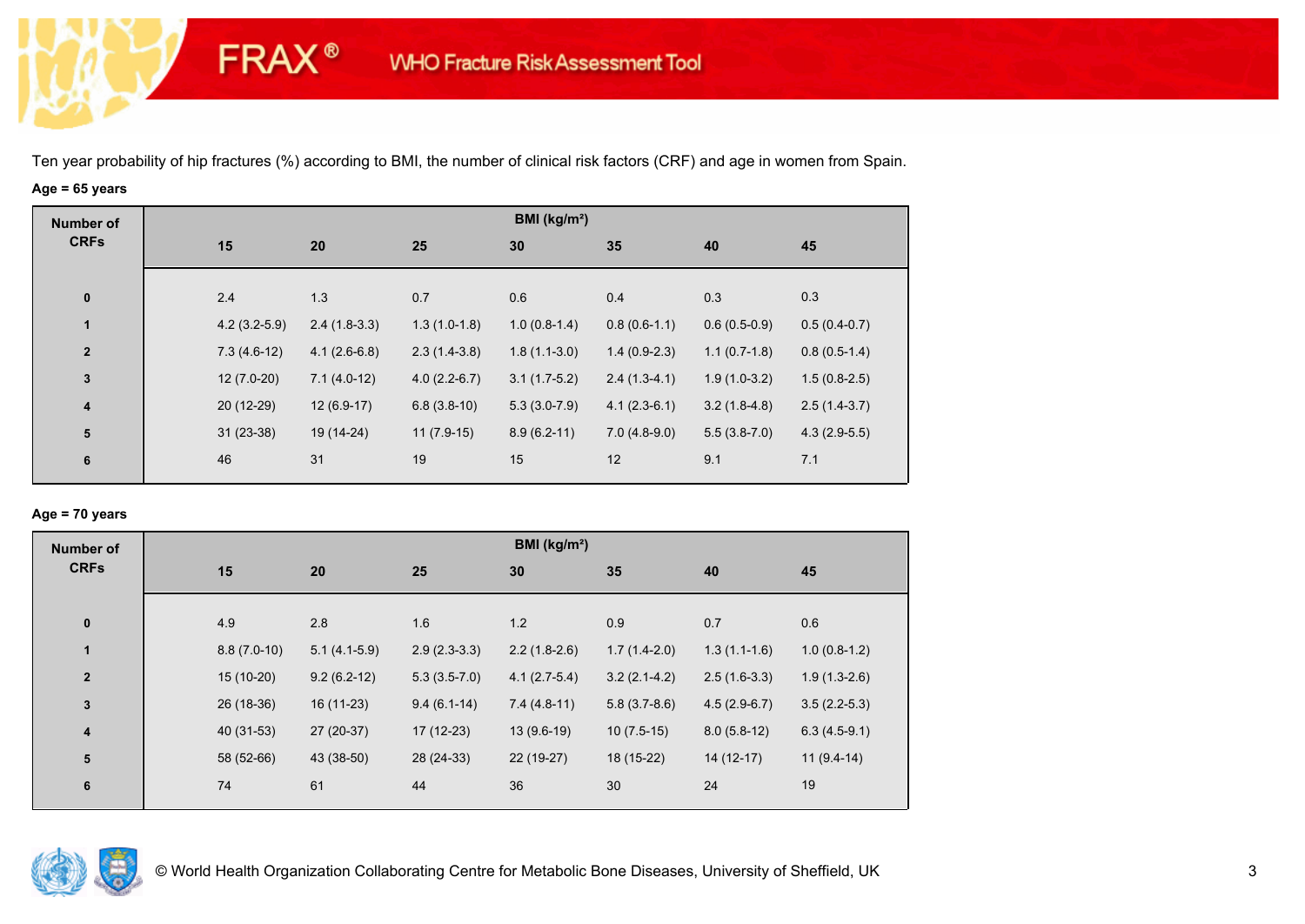**FRAX®** 

# **Age = 75 years**

| <b>Number of</b>        |            |              |               | BMI ( $kg/m2$ ) |                |                |                |
|-------------------------|------------|--------------|---------------|-----------------|----------------|----------------|----------------|
| <b>CRFs</b>             | 15         | 20           | 25            | 30              | 35             | 40             | 45             |
|                         |            |              |               |                 |                |                |                |
| $\pmb{0}$               | 9.3        | 5.7          | 3.3           | 2.6             | 2.0            | 1.5            | 1.2            |
| $\mathbf{1}$            | 17 (12-28) | $11(7.9-18)$ | $6.5(4.8-11)$ | $5.1(3.7-8.7)$  | $3.9(2.9-6.8)$ | $3.1(2.2-5.3)$ | $2.4(1.7-4.1)$ |
| $\overline{2}$          | 29 (18-44) | $20(12-32)$  | $12(7.2-21)$  | $9.7(5.6-17)$   | $7.5(4.3-13)$  | $5.9(3.3-10)$  | $4.6(2.6-8.0)$ |
| $\mathbf{3}$            | 45 (29-61) | $33(20-49)$  | 22 (12-34)    | 18 (9.6-28)     | 14 (7.5-22)    | $11(5.8-18)$   | $8.5(4.5-14)$  |
| $\overline{\mathbf{4}}$ | 61 (44-74) | $50(32-66)$  | $37(21-51)$   | $30(17-43)$     | 24 (13-36)     | 19 (10-29)     | $15(8.1-23)$   |
| ${\bf 5}$               | 74 (60-81) | 68 (50-77)   | 55 (37-65)    | 47 (30-57)      | $39(24-48)$    | $32(19-40)$    | $26(15-33)$    |
| 6                       | 83         | 81           | 74            | 66              | 58             | 50             | 42             |
|                         |            |              |               |                 |                |                |                |

## **Age = 80 years**

| <b>Number of</b> |    |             |            |              | BMI ( $kg/m2$ ) |               |                |                |
|------------------|----|-------------|------------|--------------|-----------------|---------------|----------------|----------------|
| <b>CRFs</b>      | 15 |             | 20         | 25           | 30              | 35            | 40             | 45             |
| $\pmb{0}$        | 15 |             | 9.8        | 6.1          | 4.7             | 3.6           | 2.8            | 2.2            |
| $\mathbf{1}$     |    | 25 (18-40)  | 17 (13-29) | $11(8.4-20)$ | $8.9(6.5-15)$   | $6.9(5.1-12)$ | $5.4(3.9-9.5)$ | $4.1(3.0-7.4)$ |
| $\mathbf{2}$     |    | $37(26-55)$ | 29 (19-44) | $20(13-33)$  | 16 (9.8-27)     | $12(7.6-22)$  | $9.8(5.9-17)$  | $7.6(4.5-13)$  |
| 3                |    | $52(36-67)$ | 43 (27-60) | $33(19-49)$  | $27(15-41)$     | $21(12-34)$   | 17 (9.0-28)    | $13(7.0-22)$   |
| 4                |    | 65 (48-76)  | 59 (41-71) | 49 (30-63)   | 41 (24-54)      | 34 (19-46)    | 28 (15-39)     | 22 (12-32)     |
| ${\bf 5}$        |    | 75 (62-81)  | 72 (56-79) | 65 (46-74)   | 57 (39-67)      | $50(32-59)$   | 42 (26-51)     | $35(20-43)$    |
| 6                | 82 |             | 81         | 78           | 72              | 66            | 58             | 50             |
|                  |    |             |            |              |                 |               |                |                |